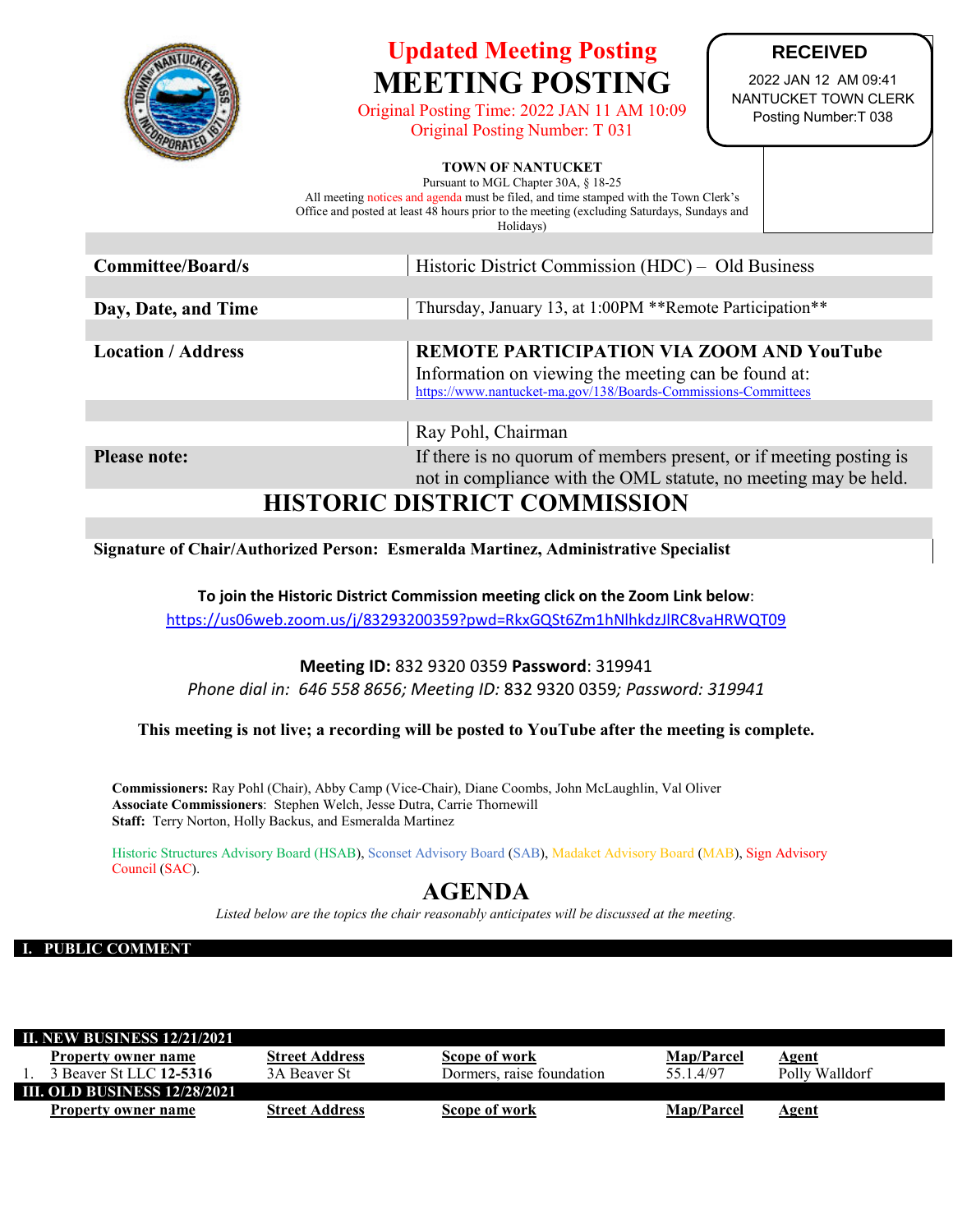| 1. | Kim Wentworth 11-5168                                                                       | 14 Lincoln Ave        | Move & increase pool                                                                                       | 30/182            | Mark Cutone             |
|----|---------------------------------------------------------------------------------------------|-----------------------|------------------------------------------------------------------------------------------------------------|-------------------|-------------------------|
|    | $\bullet$                                                                                   |                       | Commissioners: Pohl, Camp, McLaughlin, Coombs, Oliver; Alternates: Welch, Thornewill; Recused: None        |                   |                         |
| 2. | NIR Retail LLC 11-5041                                                                      | 4 Harbor Square       | Renovate building                                                                                          | 42.2.4/1          | Workshop APD            |
|    | $\bullet$                                                                                   |                       | Commissioners: Pohl, Camp, McLaughlin, Coombs, Oliver; Alternates: Welch, Dutra, Thornewill; Recused: None |                   |                         |
| 3. | 22 Easton LLC 05-3644                                                                       | 22 Easton St.         | Pool & hardscape                                                                                           | 42.1.1/12         | Ahern Design            |
|    | Commissioners: Pohl, Camp, Coombs, Thornewill; Alternates: None; Recused: None<br>$\bullet$ |                       |                                                                                                            |                   |                         |
| 4. | Okay Okay House 10-4821                                                                     | 10 Union St.          | Parking & patio                                                                                            | 42.3.1/43         | <b>BPC</b> Architecture |
|    | $\bullet$                                                                                   |                       | Commissioners: Pohl, Coombs, Oliver, Welch, Thornewill; Alternates: Dutra; Recused: None                   |                   |                         |
|    | Family Ties Ack LLC 11-5125                                                                 | 11 Alliance Lane      | Pool, court, hardscape                                                                                     | 39/24.1           |                         |
| 5. |                                                                                             |                       |                                                                                                            |                   | Atlantic Landscaping    |
|    | $\bullet$                                                                                   |                       | Commissioners: Pohl, Camp, McLaughlin, Coombs, Thornewill; Alternates: Welch, Dutra; Recused: None         |                   |                         |
| 6. | Family Ties Ack LLC 11-5159                                                                 | 11 Alliance Lane      | New dwelling                                                                                               | 39/24.1           | Studio Ppark            |
|    | $\bullet$                                                                                   |                       | Commissioners: Pohl, Camp, McLaughlin, Coombs, Thornewill; Alternates: Welch, Dutra; Recused: None         |                   |                         |
|    | <b>IV. NEW BUSINESS 01/04/2022</b>                                                          |                       |                                                                                                            |                   |                         |
|    | <b>Property owner name</b>                                                                  | <b>Street Address</b> | <b>Scope of work</b>                                                                                       | Map/Parcel        | <b>Agent</b>            |
| 1. | Faith Breen 11-5147                                                                         | 19 Broadway Sconset   | Roof change c1750                                                                                          | 73.1.3/111        | <b>Steven Stockigt</b>  |
| 2. | Michael Robinson                                                                            | 13 Fayette St.        | Roof walk                                                                                                  | 42.3.2/28         | Sanne Payne             |
| 3. | Mayberry NT                                                                                 | 9 Fair St             | Roof change garage                                                                                         | 42.3.2/4          | Linda Williams          |
| 4. | Mayberry NT                                                                                 | 9 Fair St             | Roof change roof walk skirt                                                                                | 42.3.2/4          | Linda Williams          |
| 5. | Chandra Miller                                                                              | 9 Magnolia Ave        | Change windows                                                                                             | 73.3.1/85         | Chandra Miller          |
| 6. | Brett Fodiman 12-5374                                                                       | 3 Tetawkimo Dr.       | New dwelling                                                                                               | 53/41             | <b>CWA</b>              |
| 7. | John Wolff 12-5385                                                                          | 32 Woodbine Rd        | New $2^{Nd}$ dwelling                                                                                      | 80/18             | <b>MCA</b>              |
| 8. | Grace Hull 12-5397                                                                          | 27 Beach Grass Rd     | New dwelling                                                                                               | 68/380            | Topham Design           |
| 9. | Christian Brunet 12-5377                                                                    | 4 Quidnet Rd          | M.H. alterations                                                                                           | 20/709            | Permit Plus             |
|    | 10. Christian Brunet 12-5376                                                                | 4 Quidnet Rd          | Cottage alterations                                                                                        | 20/709            | Permit Plus             |
|    | 11. Paul Darrah 12-5393                                                                     | 28 N Water St         | Dormer, door & window chg.                                                                                 | 42.4.3/22         | <b>EMDA</b>             |
|    | 12. Barbara VonDerGorben 12-5388                                                            | 132 Main St           | Hardscape                                                                                                  | 42.3.3/45         | Grady Murtagh           |
|    | 13. John Barry 12-5398                                                                      | 22 Eel Point Rd       | Demo or move off garage                                                                                    | 40/45             | Emeritus                |
|    | 14. Don Russell 12-5422                                                                     | 14 Brewster Rd        | New 3rd dwelling                                                                                           | 54/236            | Don Russell             |
|    | 15. LBC Sconset LLC 12-5413                                                                 | 9 Hawks Circle        | Hardscape revision                                                                                         | 74/37.1           | Ahern LLC               |
|    | 16. Eric Savetsky 12-5418                                                                   | 12B Oak Hollow        | Pool & hardscape                                                                                           | 56/128.2          | Ahern LLC               |
|    | 17. Johnson Charles Trust 12-5415                                                           | 24 Bassett Rd         | Driveway & hardscape                                                                                       | 26/61             | Ahern LLC               |
|    | 18. 1 Caroline Way LLC 12-5414                                                              | 1 Caroline Way        | Pool & hardscape                                                                                           | 82/59             | Ahern LLC               |
|    | 19. Tallat LLC 12-5423                                                                      | 14 Union St           | Addition & fenestration                                                                                    | 42.3.2/17         | Meerbergen Designs      |
|    | 20. 66 Easton LLC 12-5417                                                                   | 66 Easton St          | Fence                                                                                                      | 42.4.1/62         | Toni Yacobin            |
|    | 21. Elizabeth Powell 12-5445                                                                | 71 Cliff Rd           | Hardscape & retaining wall                                                                                 | 30/160            | Atlantic Landscaping    |
|    | 22. Elizabeth Powell 12-5440                                                                | 71 Cliff Rd           | New cabana                                                                                                 | 30/160            | Thornewill Design       |
|    | 23. Melissa Spruce 12-5433                                                                  | 21 Bank St            | Addition rev 72714                                                                                         | 73.1.3/57         | Gryphon Architects      |
|    | 24. NIR Retail LLCV 12-5442                                                                 | 27 Old South Wharf    | Widen dormer                                                                                               | 42.2.4/2          | Emeritus                |
|    | 25. Eleven Lincoln Trust 12-5444                                                            | 32 Jefferson Ave      | Demo or move off studio                                                                                    | 30/132            | Botticelli + Pohl       |
|    | 26. Eleven Lincoln Trust 12-5447                                                            | 32 Jefferson Ave      | Demo or move off guest house                                                                               | 30/132            | Botticelli + Pohl       |
|    | 27. Eleven Lincoln Trust 12-5443                                                            | 32 Jefferson Ave      | New guest house                                                                                            | 30/132            | Botticelli + Pohl       |
|    |                                                                                             |                       |                                                                                                            |                   |                         |
|    |                                                                                             |                       |                                                                                                            |                   |                         |
|    | 28. 1 Caroline Way LLC 12-5439                                                              | 1 Caroline Way        | Main house revisions                                                                                       | 82/59             | Vicente Burne           |
|    | 29. Ali & Zach Smith                                                                        | 232 Madaket Rd        | New Dwelling                                                                                               | 59.4/120.1        | JN Design               |
|    | 30. Ali & Zach Smith                                                                        | 232 Madaket Rd        | New Garage                                                                                                 | 59.4/120.1        | JN Design               |
|    | 31. Courtney Arnot                                                                          | 8 New St              | Fence                                                                                                      | 55.4.1/35         | Courtney Arnot          |
|    | 32. Larry Maury                                                                             | 23 Washington St      | Like Kind window replacement                                                                               | 42.3.1/39         | Larry Maury             |
|    | <b>V. OLD BUSINESS 01/11/2022</b>                                                           |                       |                                                                                                            |                   |                         |
|    | <b>Property owner name</b>                                                                  | <b>Street Address</b> | <b>Scope of work</b>                                                                                       | <b>Map/Parcel</b> | <b>Agent</b>            |
| 1. | Darlene DeMichelle 11-5252                                                                  | Lot 26-Birdsong       | New dwelling                                                                                               | 55.4.4/80.2       | Meerbergen Designs      |
|    | $\bullet$                                                                                   |                       | Commissioners: Pohl, McLaughlin, Coombs, Oliver; Alternates: None; Recused: None                           |                   |                         |
| 2. | Darlene DeMichelle 11-5254                                                                  | Lot 26-Birdsong       | New $2nd$ dwelling                                                                                         | 55.4.4/80.2       | Meerbergen Designs      |
|    | $\bullet$                                                                                   |                       | Commissioners: Pohl, McLaughlin, Coombs, Oliver; Alternates: None; Recused: None                           |                   |                         |
| 3. | Darlene DeMichelle 11-5255                                                                  | Lot 26-Birdsong       | New garage                                                                                                 | 55.4.4/80.2       | Meerbergen Designs      |
|    | $\bullet$                                                                                   |                       | Commissioners: Pohl, McLaughlin, Coombs, Oliver; Alternates: None; Recused: None                           |                   |                         |
| 4. | Prickly Pear 11-5155                                                                        | 17 Broadway- Sconset  | Storage containers                                                                                         | 73.1.3/112        | Val Oliver              |
|    |                                                                                             |                       | Commissioners: Pohl, Camp, Mclaughlin, Coombs, Thornewill; Alternates: None; Recused: Oliver               |                   |                         |
| 5. | Anne M Rose 10-4998                                                                         | 62 Boulevarde         | New dwelling                                                                                               | 79/211            | Botticelli + Pohl       |
|    | Commissioners: to be added                                                                  |                       |                                                                                                            |                   |                         |
| 6. | 32 Hulbert Ave Trust 11-5220                                                                | 32 Hulbert Ave        | New Dwelling                                                                                               | 29/72             | Botticelli + Pohl       |